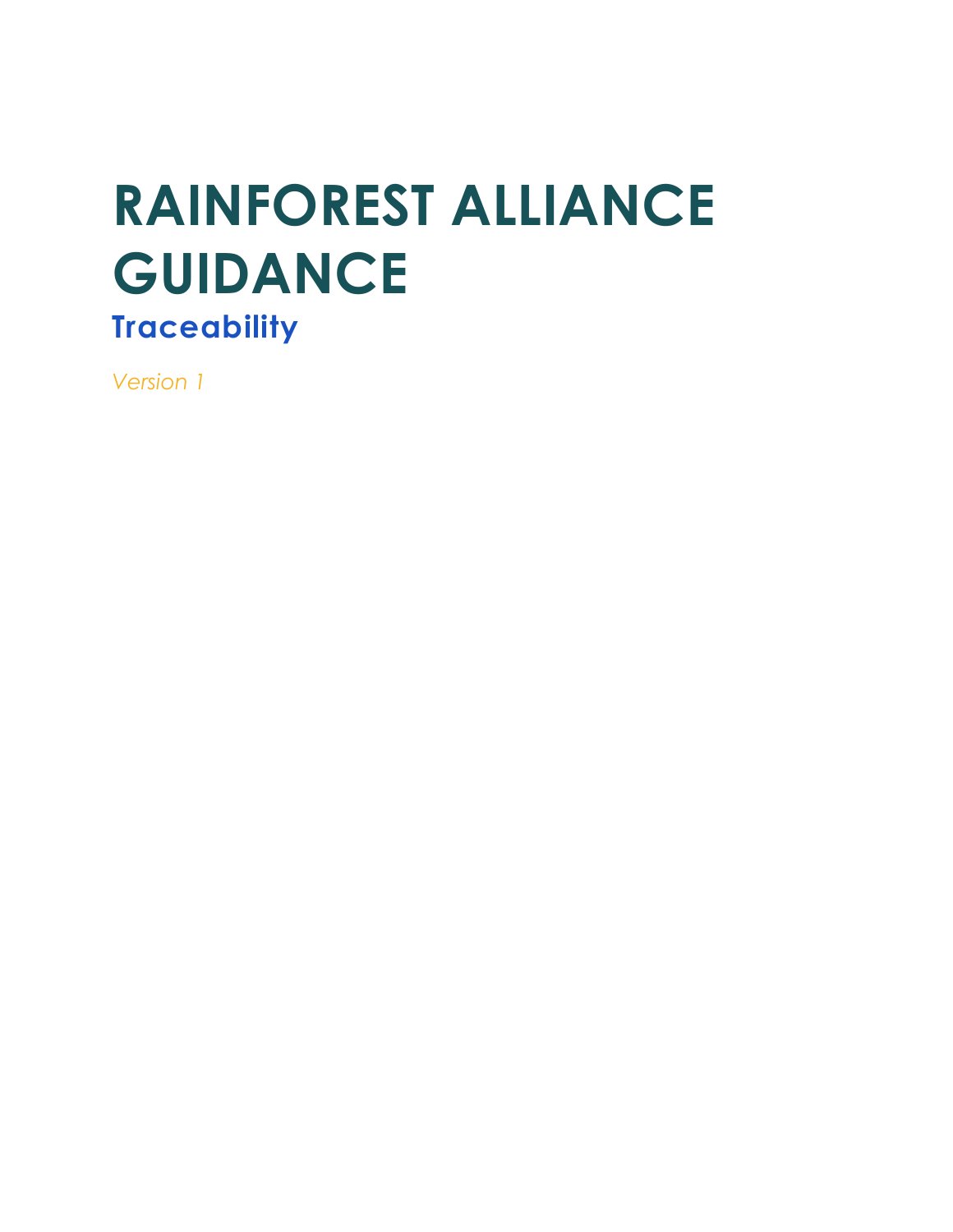#### Translation Disclaimer

For any question related to the precise meaning of the information contained in the translation, please refer to the English official version for clarification. Any discrepancies or differences in meaning due to translation are not binding and have no effect for auditing or certification purposes.

#### More information?

For more information about the Rainforest Alliance, visit [www.rainforest-alliance.org](http://www.rainforest-alliance.org/) or contact [info@ra.org](mailto:info@ra.org)

| <b>Document Name:</b><br>Traceability Guidance Document                  |                                                                                       | <b>Document Code:</b><br>SA-G-SC-42-V1 | Version:             |
|--------------------------------------------------------------------------|---------------------------------------------------------------------------------------|----------------------------------------|----------------------|
|                                                                          |                                                                                       |                                        | V.1.0                |
| Date of first<br>publication:                                            | Date of revision:                                                                     | <b>Valid From:</b>                     | Expires by:          |
| January 31, 2022                                                         | N/A                                                                                   | 31 January 2022                        | Until further notice |
| Developed by:                                                            |                                                                                       | Approved by:                           |                      |
| <b>Supply Chain Certification Department</b>                             |                                                                                       | Director of Standards and Assurance    |                      |
| Linked to:                                                               |                                                                                       |                                        |                      |
| Requirements<br>SA-S-SD-7-V1.1 Annex S6 Traceability<br><b>Replaces:</b> | Rainforest Alliance 2020 Sustainable Agriculture Standard, Supply Chain               |                                        |                      |
| N/A                                                                      |                                                                                       |                                        |                      |
| <b>Applicable to:</b>                                                    |                                                                                       |                                        |                      |
| Certificate Holders                                                      |                                                                                       |                                        |                      |
| Country/Region:                                                          |                                                                                       |                                        |                      |
| Global                                                                   |                                                                                       |                                        |                      |
| Crop:                                                                    |                                                                                       | <b>Type of Certification:</b>          |                      |
| <b>Certification Rules</b>                                               | All crops in the scope of the Rainforest<br>Alliance certification system; please see | Farm and Supply Chain certification    |                      |
|                                                                          |                                                                                       |                                        |                      |

This guidance document is non-binding. This means that this document provides important information to help readers understand, interpret and implement the requirements set out in the documents listed in the section "linked to" above. However, following the guidance in this document is not mandatory.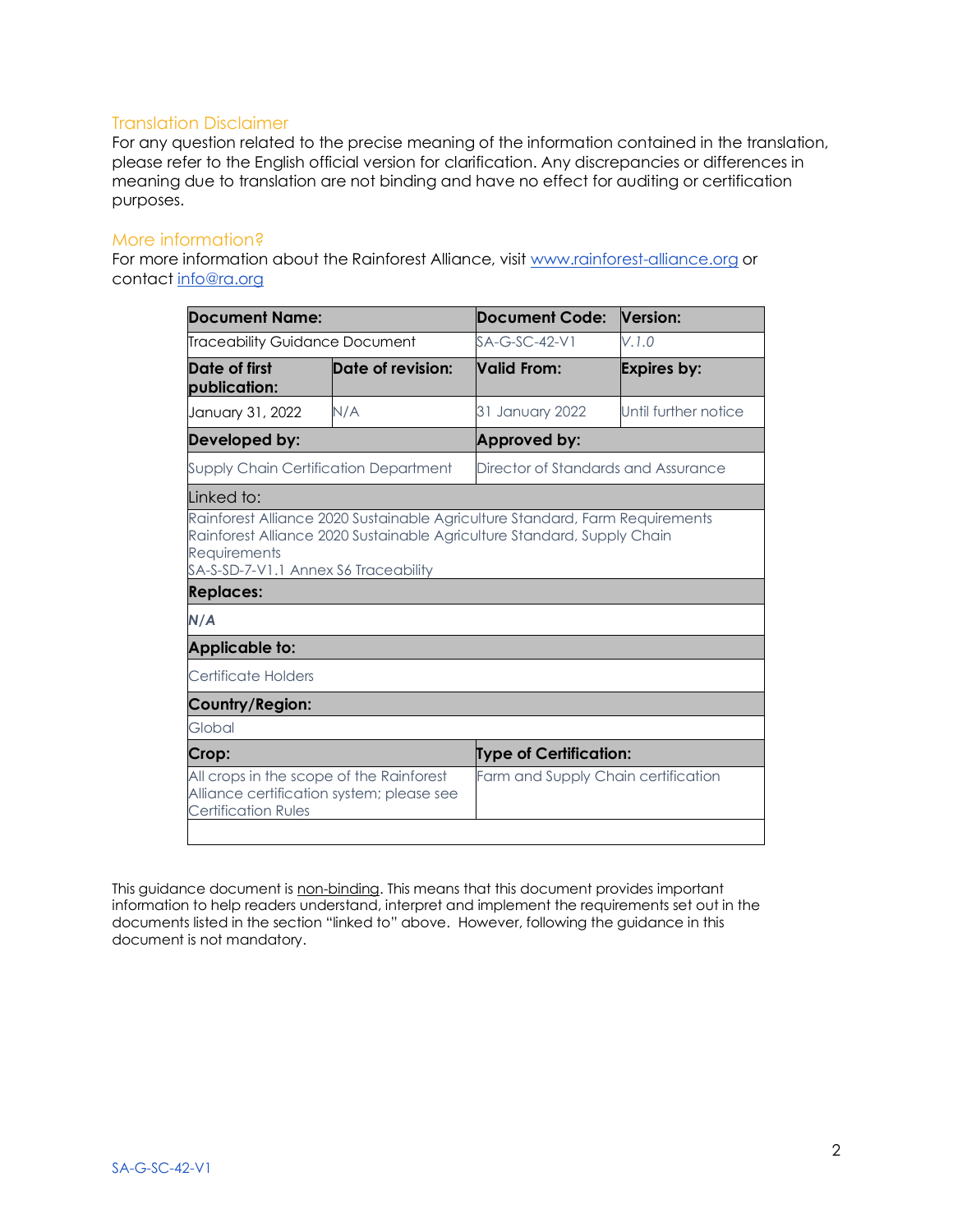# Contents

| 1.                                                                           |  |
|------------------------------------------------------------------------------|--|
|                                                                              |  |
|                                                                              |  |
|                                                                              |  |
|                                                                              |  |
|                                                                              |  |
|                                                                              |  |
| 3.                                                                           |  |
|                                                                              |  |
|                                                                              |  |
|                                                                              |  |
|                                                                              |  |
|                                                                              |  |
|                                                                              |  |
|                                                                              |  |
|                                                                              |  |
|                                                                              |  |
|                                                                              |  |
|                                                                              |  |
|                                                                              |  |
|                                                                              |  |
|                                                                              |  |
| 6.1 Limited Online Traceability (Herbs, Spices, Rooibos, Nuts and Seeds)  14 |  |
|                                                                              |  |
|                                                                              |  |
|                                                                              |  |
|                                                                              |  |
|                                                                              |  |
|                                                                              |  |
|                                                                              |  |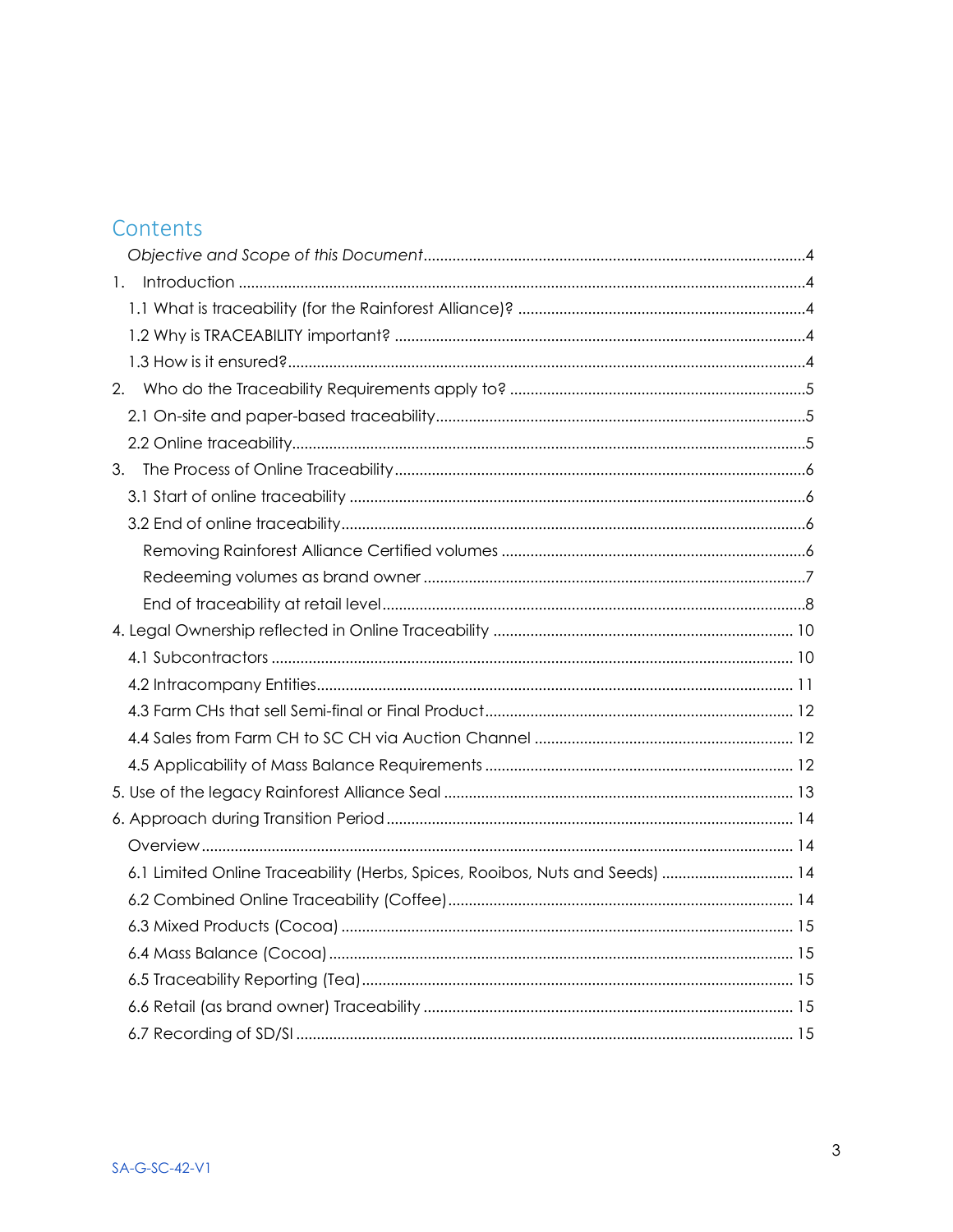# <span id="page-3-0"></span>*OBJECTIVE AND SCOPE OF THIS DOCUMENT*

This document provides an explanation of the traceability requirements in the Rainforest Alliance 2020 Sustainable Agriculture Standard.

# <span id="page-3-1"></span>**1. Introduction**

# <span id="page-3-2"></span>**1.1 WHAT IS TRACEABILITY (FOR THE RAINFOREST ALLIANCE)?**

Traceability ensures that the Rainforest Alliance is able to follow a produc[t from the brand owner](https://www.rainforest-alliance.org/business/certification/which-retailers-should-get-rainforest-alliance-certified/)  [back through the supply chain to a certified farm.](https://www.rainforest-alliance.org/business/certification/which-retailers-should-get-rainforest-alliance-certified/) Traceability is essential to ensure that products sold as certified comply with this promise.

Traceability refers to the documentation that tracks the flows of certified volumes throughout the supply chain. Traceability therefore starts at the level of the farm where the certified crop is produced and ends at the level of the brand owner that sells the crop as final consumer product with the Rainforest Alliance Certified claim. Traceability requirements are applicable to legacy volumes (from the 2015 UTZ Certification Program and the 2017 Rainforest Alliance Certification Program) and volumes certified against the Rainforest Alliance 2020 Sustainable Agriculture Standard (SAS).

Organisations are required to maintain traceability documentation in three ways:

- a. "Paper-based" traceability this means keeping copies of all documentation of purchases and sales of the certified product)
- b. Online traceability this means entering information on the purchases and sales of certified products in the Rainforest Alliance platform.
- c. On-site traceability this means following procedures that ensure Rainforest Alliance Certified volumes can be distinguished from non-certified volumes

## <span id="page-3-3"></span>**1.2 WHY IS TRACEABILITY IMPORTANT?**

Traceability is core to certification, as it provides verifiable information on product flows that allow for accurate claims to be made about Rainforest Alliance Certified products.

# <span id="page-3-4"></span>**1.3 HOW IS IT ENSURED?**

The Rainforest Alliance 2020 standard sets out two sets of requirements to ensure traceability of certified volumes:

- 1) Requirements which specify the rules for implementing on-site traceability (including "paper-based" documentation and other practices for the physical handling of certified volumes),
- 2) Requirements which specify the rules for managing online traceability of Rainforest Alliance Certified volumes through the Rainforest Alliance traceability platform.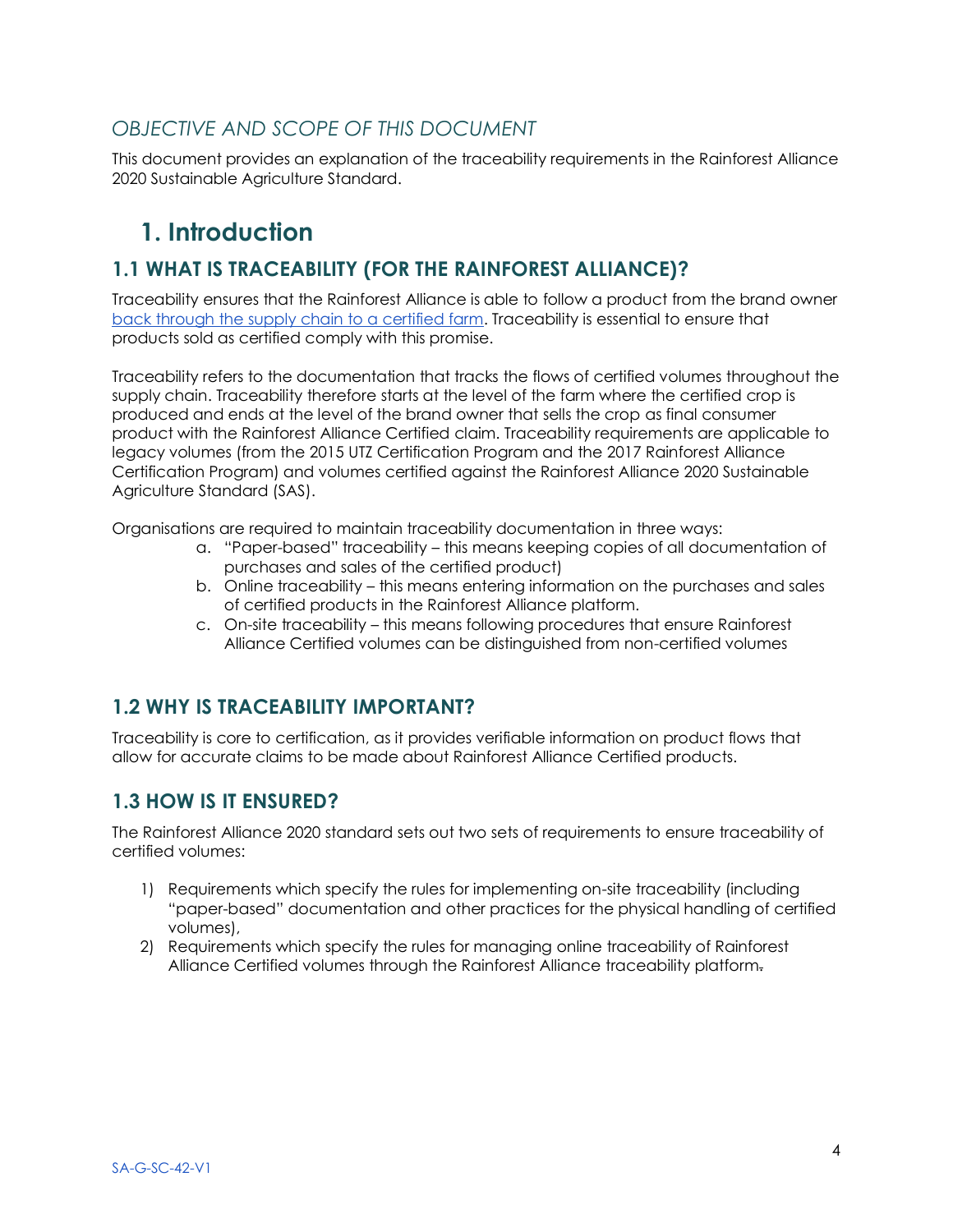# <span id="page-4-0"></span>**2. WHO DO THE TRACEABILITY REQUIREMENTS APPLY TO?**

The traceability requirements in the Rainforest Alliance 2020 Certification Program apply to all certificate holders and cover all crops eligible for certification.

# <span id="page-4-1"></span>**2.1 ON-SITE AND PAPER-BASED TRACEABILITY**

The requirements for on-site traceability (chapter 2.1 of the Rainforest Alliance Sustainable Agriculture Standard) apply to all farm and supply chain certificate holders (CH).

## <span id="page-4-2"></span>**2.2 ONLINE TRACEABILITY**

The requirements for online traceability apply to all CHs that legally own the certified volume, starting with the farm certificate holder who produces the volume (*see chapter below*).

Currently, as we transition to the 2020 certification program, traceability of products is still recorded in different traceability platforms including those used by the previous UTZ and Rainforest Alliance 2017 certification programs. This means that the rules and requirements for traceability set out in the 2020 Rainforest Alliance standard cannot yet be fully implemented in the Rainforest Alliance traceability platform for certain crops. For crops for which there are no traceability solutions in place yet, subchapter 2.2 regarding the maintenance of online traceability will only apply once these systems are available in the Rainforest Alliance online platform. On-site and paper-based traceability requirements always apply, regardless of the crop.

For more information about the applicability of subchapter 2.2, please refer to section 6.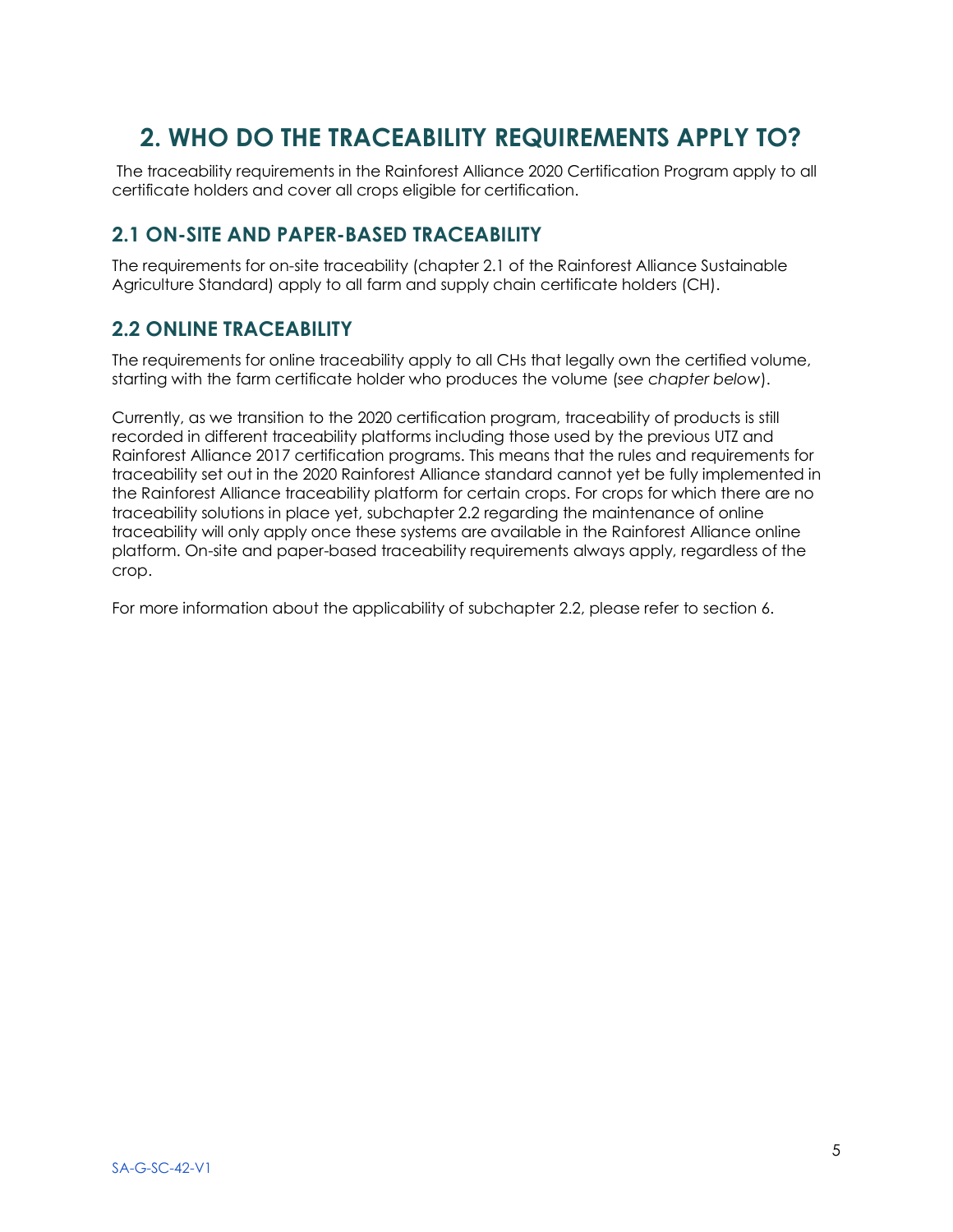# <span id="page-5-0"></span>**3. THE PROCESS OF ONLINE TRACEABILITY**

<span id="page-5-1"></span>All CHs of the Rainforest Alliance 2020 Certification Program must create a certification account in the RACP (or if applicable be covered by the certification account of another CH) so that requirements on online traceability can be implemented. If the CH successfully passes the certification process, the Rainforest Alliance will grant the CH a license to trade Rainforest Alliance Certified volume of the crop or crops included in the certification.

# **3.1 START OF ONLINE TRACEABILITY**

- Online traceability begins at the level of the farm CH. Traceability requirements that require the documentation of product flows from individual producers to farm CH ("first mile" traceability i.e., from group members, via intermediaries/collectors to the level of central storage) must be complied with using "paper-based" systems and respecting physical handling requirements, but they are currently not reflected in the online traceability platform. The farm CH (whether group, individual or multi-farm) has a traceability account in the Rainforest Alliance platform from which, once certification is granted, they can issue sales transactions for certified volumes.
- If CHs have conduct farming activities as well as supply chain activities, they are always considered farm certificate holders and must comply with traceability requirements applicable to farm certification. Additional requirements may be applicable depending on the specific activities they carry out.
- When the farm CH sells a volume of certified product to a buyer who becomes the next legal owner of the certified volume, the farm CH issues a transaction in their traceability account to "move" the volumes to the buyer's account. Each time an actor sells the certified volume to a new buyer (legal owner), the transaction is recorded by the seller in the online traceability platform until the volume reaches the brand owner or traceability is ended for other reasons (*see section 3.2*).



#### *Figure 1: Traceability in the Supply Chain, Simplified*

# <span id="page-5-2"></span>**3.2 END OF ONLINE TRACEABILITY**

<span id="page-5-3"></span>The Rainforest Alliance 2020 Certification Program requires that traceability of certified volumes is maintained throughout the supply chain until the level of the brand owner (for more information, see section 6.6). There are scenarios in which online traceability may end as well:

#### **Removing Rainforest Alliance Certified volumes**

If volume is not sold as Rainforest Alliance Certified by one of the supply chain actors, the corresponding volume is "removed" from the Rainforest Alliance traceability platform. This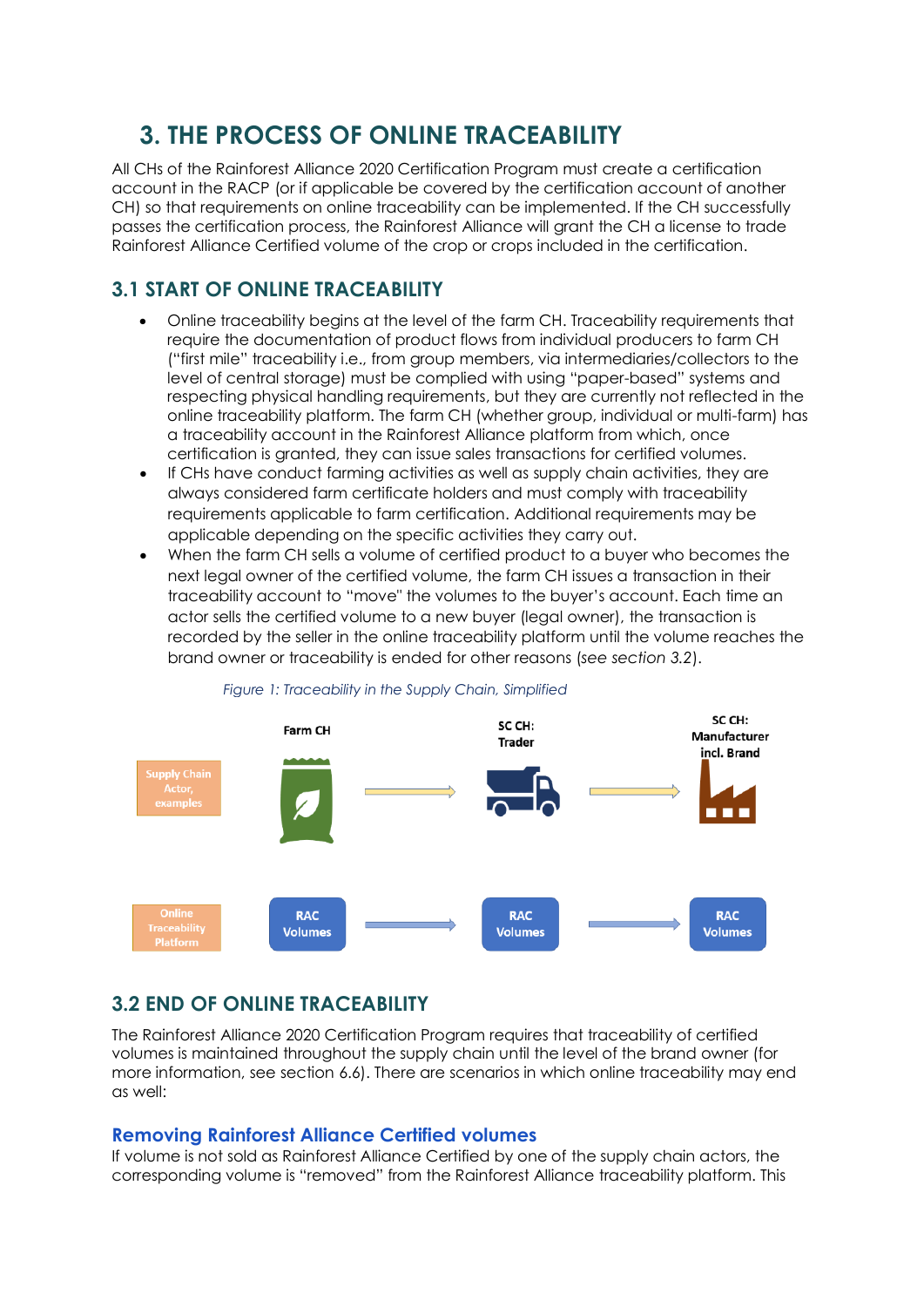means that the owner of the volume deletes the volume from their traceability account in the platform because they are no longer available as Rainforest Alliance Certified volumes. Reasons for not selling products as Rainforest Alliance Certified can include:

- Products are considered as *lost* (i.e., spoiled or wasted, see [definition\)](https://www.rainforest-alliance.org/resource-item/annex-1-glossary/), or
- Products are sold onwards as conventional or under another certification scheme if the product was certified under multiple schemes.

The *removal* ends Rainforest Alliance online traceability. An exception is mass balance traceability, as volume credits do not have to be removed when (multi-certified) volumes are sold onwards as non-Rainforest Alliance Certified.

- **Example 1:** The coffee trader BrightBeans purchases a container of green coffee *that is both organic and Rainforest Alliance Certified. Half of the volume is sold onwards as organic only, the corresponding volume is therefore removed from the traceability platform.*
- *Example 2: The cocoa manufacturer GoldenBar purchases a container of Rainforest Alliance and organic certified cocoa mass under the mass balance traceability type. The cocoa mass is used to produce chocolate bars. The chocolate bars do not carry the Rainforest Alliance seal but are sold as organic certified only. The Rainforest Alliance mass balance credits that were initially purchased do not need to be removed from the traceability platform.*



#### *Figure 2: Example 1 of how traceability ends (through remove)*

Please note: Under Mass Balance traceability type, volume/stock credits do not have to be removed from the system when those volumes are sold as conventional (non RAC)

#### *NOTE: Retroactive Claims*

There may be cases in which a buyer wishes to claim a volume that was originally Rainforest Alliance Certified but which they purchased without a Rainforest Alliance Certified claim. This is referred to as retroactive claiming. Retroactive claims may be allowed if the seller and the buyer (e.g. farm and supply chain CH) both had a valid certificate on the date the volume was purchased. In this case any of the two CHs involved may send a retroactive claim request to the Rainforest Alliance which will assess whether such a claim can be granted. A precondition for granting a retroactive claim is that applicable Standard requirements, including Shared Responsibility requirements, are complied with by both parties.

#### <span id="page-6-0"></span>**Redeeming volumes as brand owner**

Where volumes are sold as Rainforest Alliance Certified through the supply chain, traceability is ended when a supply chain actor "redeems" the certified volume from the traceability platform. A supply chain actor redeems the volume when they produce a final consumer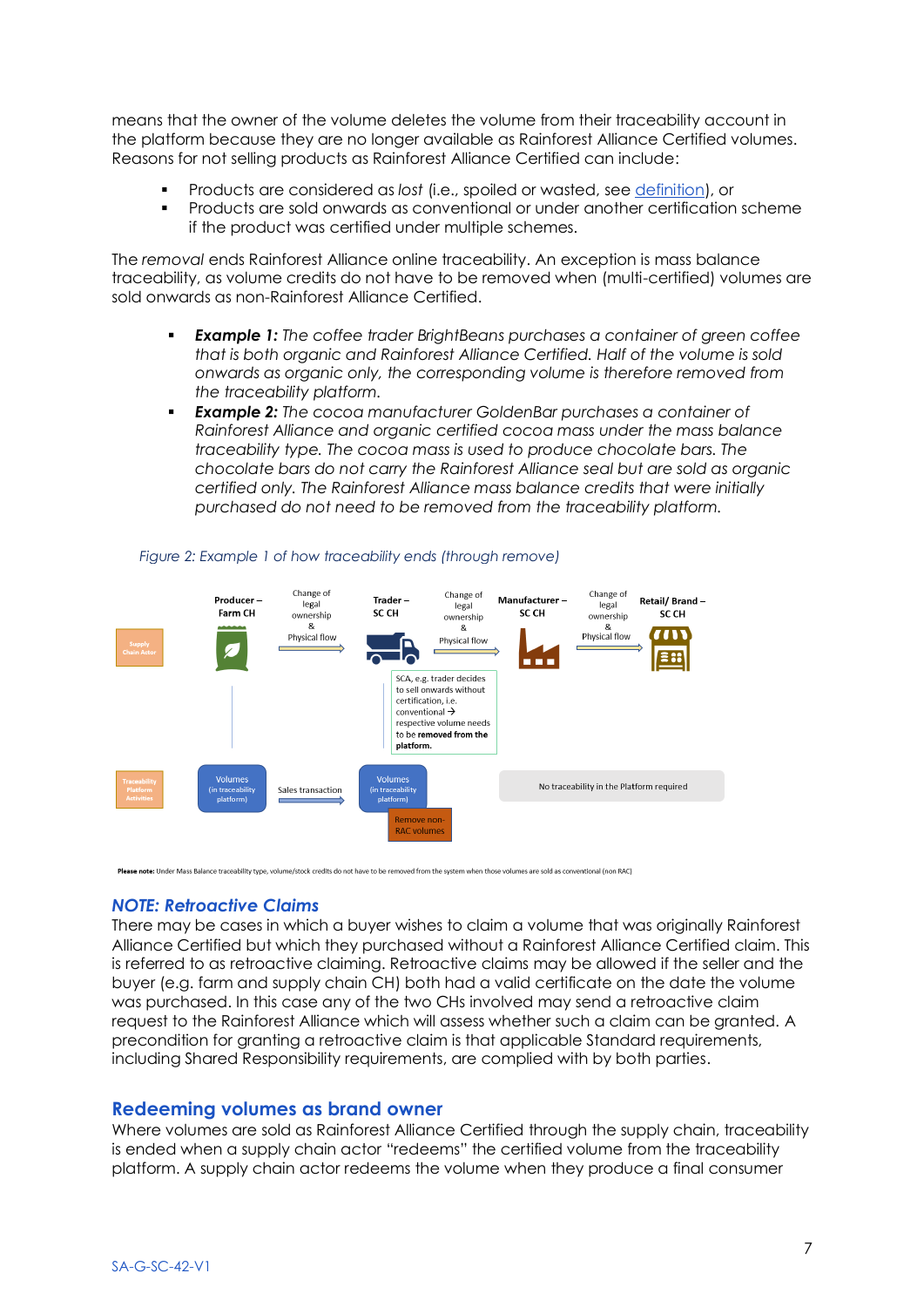product that is sold under their own brand. When a supply chain actor produces a final consumer product (including packaging and labelling, note the approach for branded fruits in example 2), they redeem the volume used in the product which means that the volume is no longer available in the traceability platform. Any further sales of the final product (e.g., to distributors or retailers) are not recorded in the online traceability platform.

- *Example 1: Company ChocoDream produces chocolate bars marketed under its own brand. The Rainforest Alliance Certified cocoa volume is redeemed from the traceability platform by ChoCoDream.*
- *Example 2: Company TuttiFrutti is the brand owner of mangoes. The brand's stickers are applied to the mangoes at farm-level. Traceability needs to go from the farm CH through to company TuttiFrutti where the volumes are then redeemed from the traceability platform. This means that for the case of branded fruit (not a retail brand), the supply chain CH that is the brand owner needs to redeem the volume from the platform.*



• *Figure 3: Example 2 of how traceability ends (through redeem)*

<span id="page-7-0"></span>Please note, for the case of branded fruit (not a retail brand), the SC CH that is the brand owner needs to redeem the volume from the platform

#### **End of traceability at retail level**

If a volume of certified product is used to produce a final consumer product sold under a retailer's brand, the retailer is not required to redeem volumes sold as Rainforest Alliance Certified. However, the retailer must ensure that sales transactions for that certified volume of the final product are made by the seller into their traceability account and confirm those. The retailer is also required to verify that incoming transactions match invoices for volumes purchased (see requirement 2.2.2). This means traceability of volumes destined for sale under the retailer's brand ends with retailers receiving and confirming transactions of volumes in their traceability account.

**Example:** A company is producing a line of herbal tea products for a retailer to sell under *its private label TastyTea. The Rainforest Alliance Certified volume of herbals used for those tea products needs to be reflected through the traceability platform as a sales transaction to the retailer.* 

For the case of unbranded fruits, if the fruits are sold across the supply chain as Rainforest Alliance Certified until the retail level, the retailer will be considered as brand owner. In this case, online traceability needs to be provided until the level of the retailer.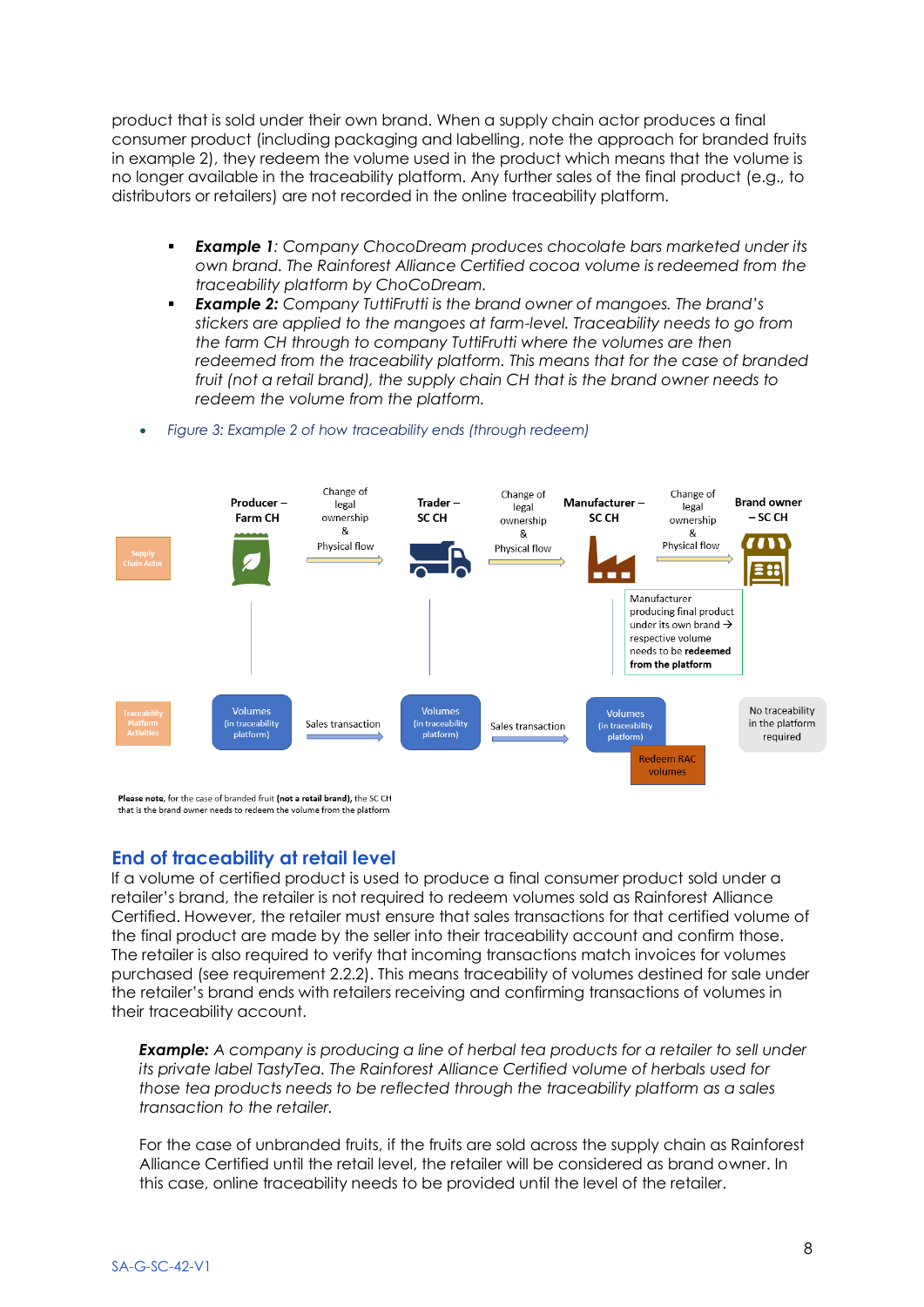

#### *Figure 4: Example 3 of how traceability ends (through volume moving into retailer account)*

Please note, for the case of unbranded fruits: As long as fruits are being sold across the supply chain as RAC until retail level, the retailer will be considered as brand owner.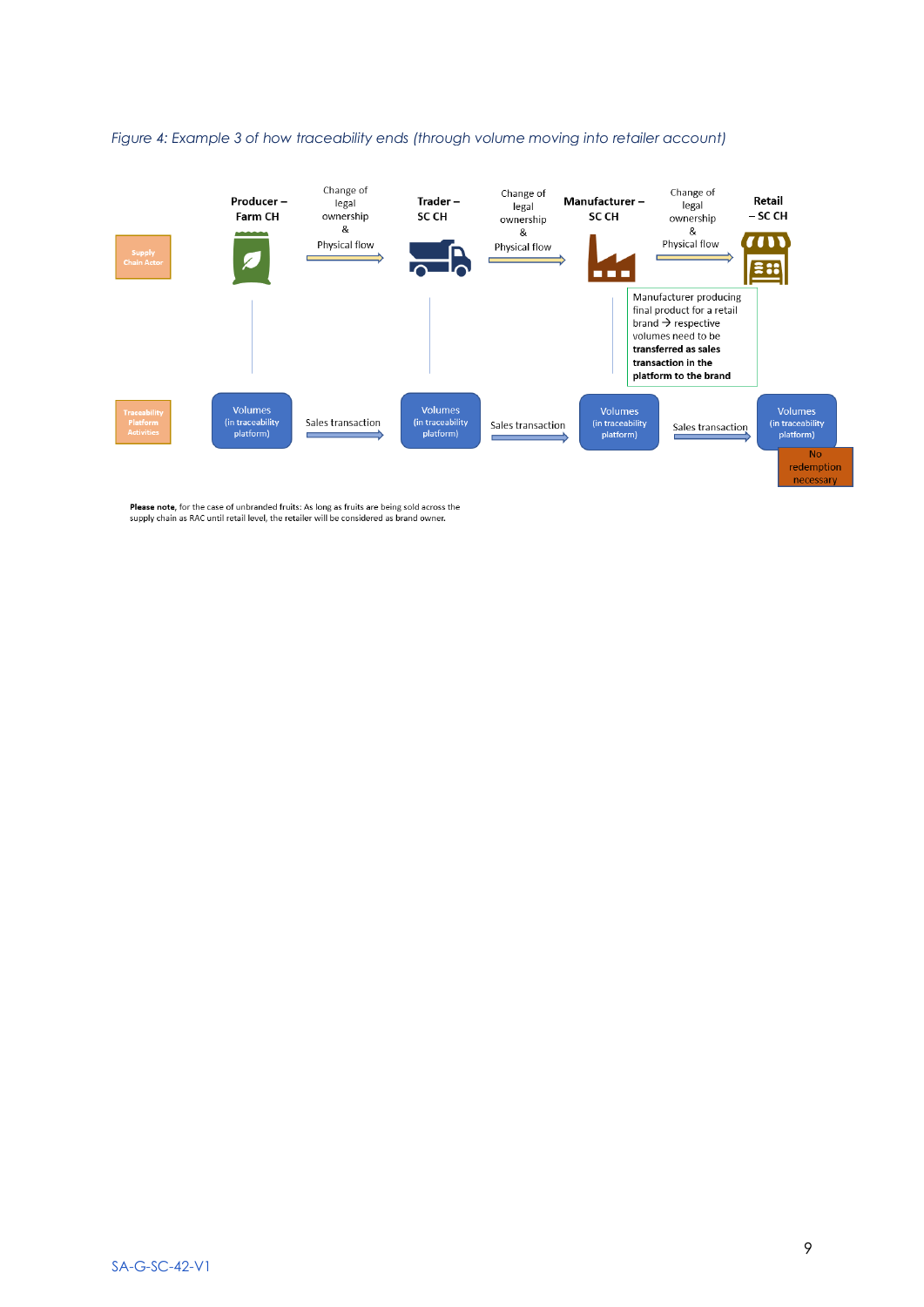# <span id="page-9-0"></span>**4. LEGAL OWNERSHIP REFLECTED IN ONLINE TRACEABILITY**

Online traceability in the Rainforest Alliance online platform follows the legal ownership of the Rainforest Alliance Certified volume. This means that supply chain actors that legally own the Rainforest Alliance Certified volume are required to provide online traceability by recording when they sell and buy certified volumes. The change of legal ownership is defined by the payment of the invoice for the purchased volume. The management of online traceability may be different depending on the actors that take legal ownership of the certified volumes in the supply chain. The following sections provide guidance on managing online traceability for various types of supply chain actors.

# <span id="page-9-1"></span>**4.1 SUBCONTRACTORS**

When an organization works with subcontractors (e.g., for processing, packing etc), the legal ownership of the certified volume usually remains with the contracting organization while the contracted organization physically holds the volume. Subcontractors can either be certified as part of the contracting organisation's certificate or obtain their own certificate.

*Example: Warehouses usually store certified volume for various CHs. The warehouse can decide to be included in the certificates of each of the CHs it is subcontracted by or obtain its own certificate.*

If the subcontractor (e.g., a processor) is included in the certification scope of the contracting CH (e.g., a farm), only the contracting CH is required to hold a traceability account. Traceability remains at CH level (the farm) which means that the CH is responsible for reporting all purchases, sales as well as conversion factors related to the processing activities of the certified volume.



*Figure 5: Subcontractors, Situation A*

If the subcontractor has its own certificate but does not take legal ownership or physically modify the certified volumes – e.g., the subcontractor only stores/warehouses volumes that are Rainforest Alliance Certified on behalf of the certified company and does not process the certified product - it does not need to reflect the physical movement of the certified product from and to the contracting organization in the online traceability platform.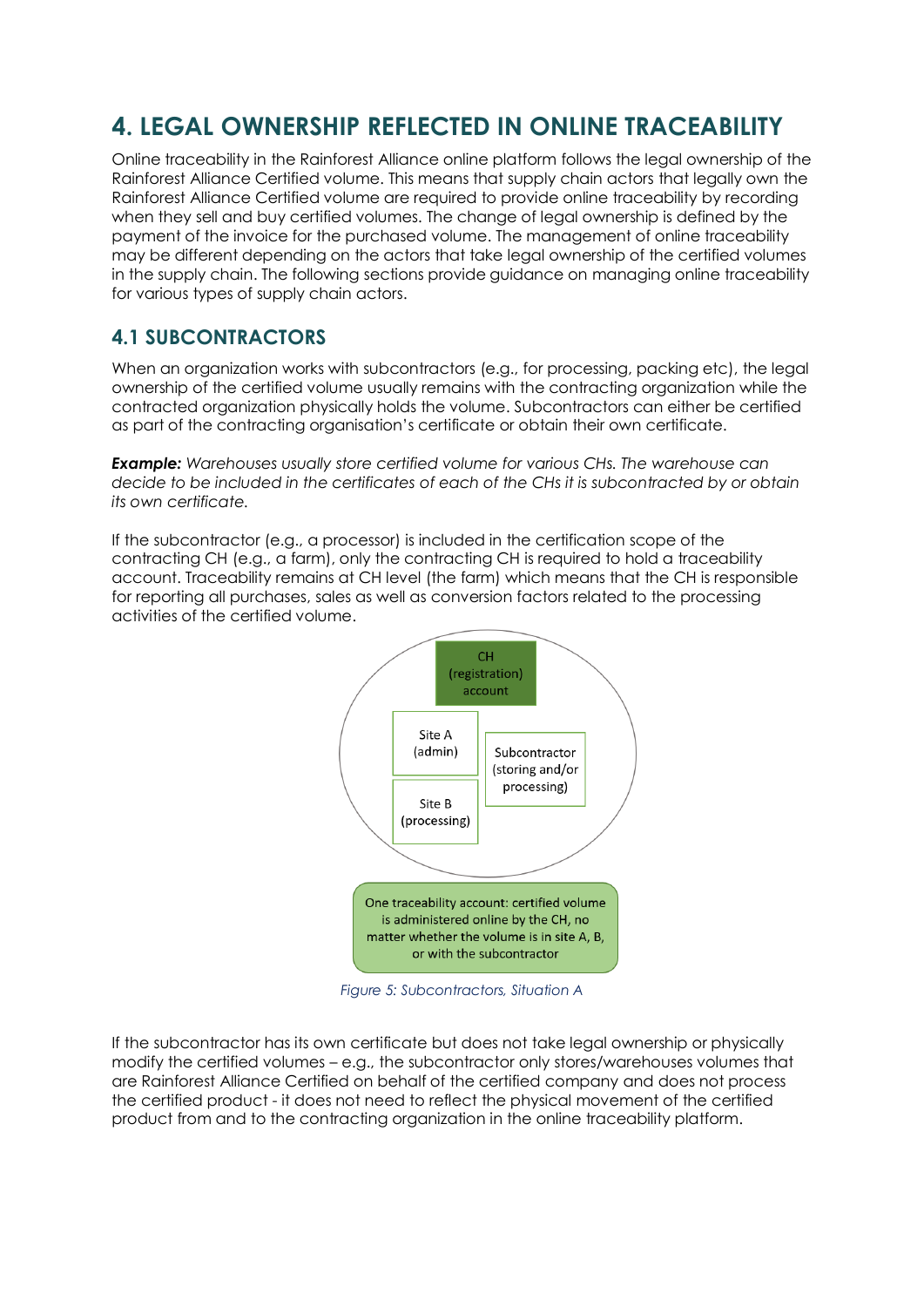

*Figure 6: Subcontractors, Situation B*

If the subcontractor has its own certificate and physically obtains Rainforest Alliance Certified volumes to process them, the legal owner (contracting organisation) must issue a transaction of Rainforest Alliance Certified volume to the subcontractor so that the processing steps can be reflected in the subcontractor's traceability account. After the physical processing of the certified volume, the contracted organization sends the certified volume back (physically and also by transferring the volume through the online platform) to the legal owner to perform further traceability activities, as applicable.



*Figure 7. Subcontractors, Situation C*

# <span id="page-10-0"></span>**4.2 INTRACOMPANY FINANCE ENTITIES**

There are a number of companies in which the legal ownership of the certified product is with an entity that would usually not be in scope of certification based on the 2020 Certification and Auditing Rules. Example: An entity solely responsible for the payment of the Rainforest Alliance Certified product that is underneath the same legal structure with the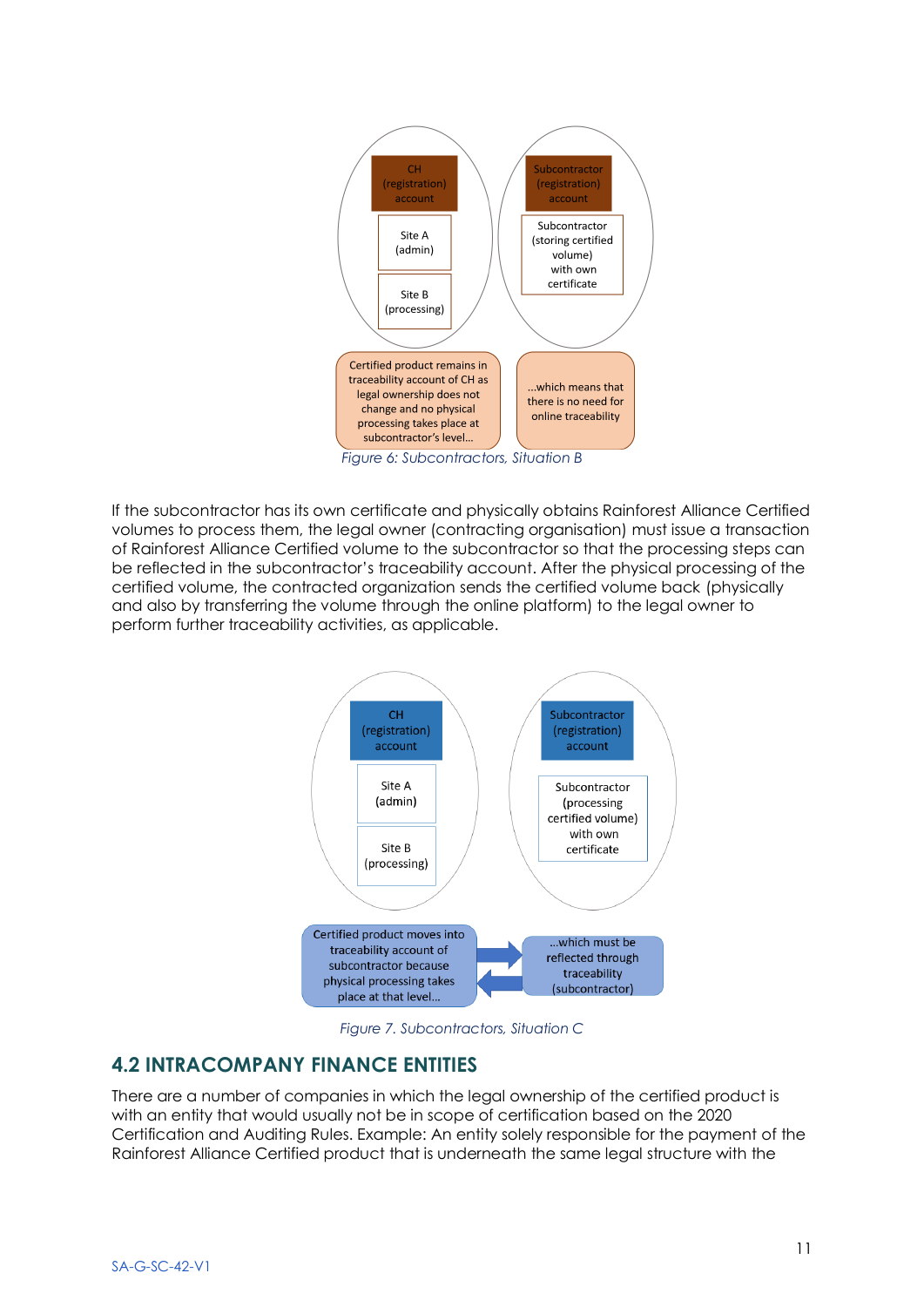actual certificate holder. The certificate holder is the entity making purchasing contracts and decisions with regards to the Rainforest Alliance Certified product.

In intracompany setups as described above, the path of traceability in the platform would follow the certificate holder and would not include the payment entity, i.e., the issuance of transactions to the payment entity may be omitted.

<span id="page-11-0"></span>**NOTE**: The Rainforest Alliance will critically assess intracompany setups to understand the concrete role of the company's entities toward the Rainforest Alliance Certified volume. Such setups will be evaluated on a case-by-case basis and instructions for traceability given by the Rainforest Alliance Supply Chain Certification Team.

# **4.3 FARM CHS THAT SELL SEMI-FINAL OR FINAL PRODUCT**

Any entity that conducts farming activities is considered a farm CH for Rainforest Alliance certification, no matter how many processing steps or sites are included in the scope of the certification. Some farm CHs process the certified crop into the final consumer product for it to be sold to retailers. In this case, the farm CH maintains the certified volume (including the indication of processing steps, if applicable) in their traceability account until a sales transaction is issued to the final buyer. If the farm CH sells the final product under their own brand, they need to redeem the volume from the traceability platform. If the farm CH sells the final product to a supply chain actor (e.g., a retailer) who sells the product under its own brand, the farm CH has to issue a sales transaction of that volume to that supply chain actor.

# <span id="page-11-1"></span>**4.4 SALES FROM FARM CH TO SC CH VIA AUCTION CHANNEL**

<span id="page-11-2"></span>For some commodities, a farm CH's products can be sold through auction. In those cases, the volume that is Rainforest Alliance Certified is usually shipped to the auction without there being a known buyer. Therefore, the volume remains under the ownership of the farm CH until a sale is confirmed. The farm CH must issue the sales transactions once the legal ownership of the volume is with the first buyer beyond the auction.

# **4.5 APPLICABILITY OF MASS BALANCE REQUIREMENTS**

Mass balance is a traceability type available to supply chain CHs working with certified cocoa, orange juice, flowers, hazelnuts, coconut oil and, starting April 2022, herbs, spices and other herbal tea ingredients. For those crops, mass balance rules and requirements apply after the change of legal ownership from the farm CH to the first supply chain CH. For farm CHs, this means that products must be physically segregated from the time they are harvested until the time they reach the first buyer (i.e., the first supply chain CH after the farm CH). From the first supply chain CH and onwards throughout the supply chain, certified and non-certified volumes can be physically mixed if mass balance rules and requirements are complied with.

If farm CHs buy volumes from other farms that are Rainforest Alliance Certified, farm traceability requirements still apply, and all volumes must be treated according to the Identity Preserved traceability type.

Exceptions to the above rule are hazelnut, coconut oil and flowers, where mass balance may already be applied at the level of the farm CH. This means that mass balance is allowed at the level of the administrator; individual group members or farms still need to maintain the certified product not mixed with non-certified product.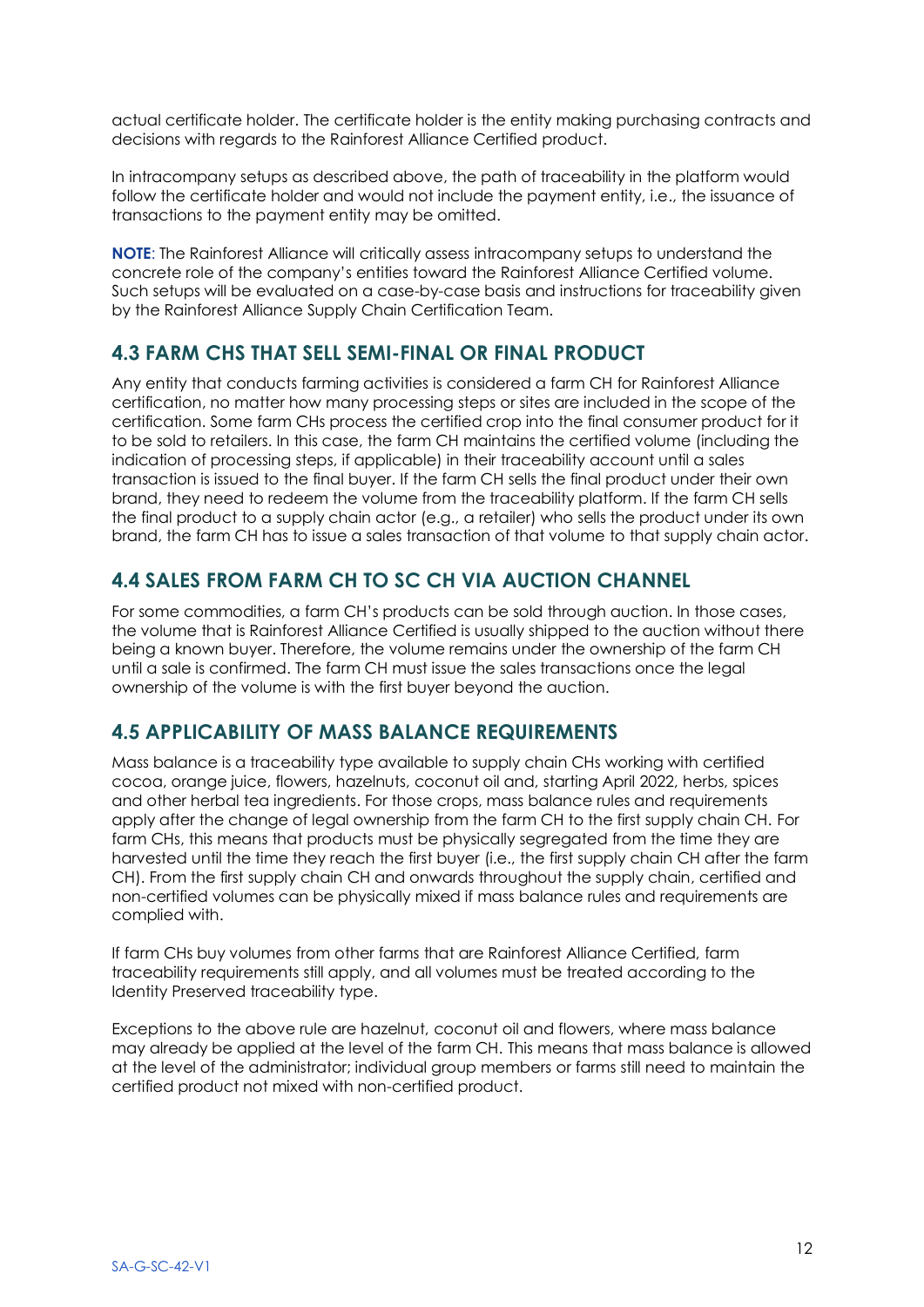# <span id="page-12-0"></span>**5. USE OF THE LEGACY RAINFOREST ALLIANCE SEAL**

Given the recent phasing [out of the legacy Rainforest Alliance Certified seal and UTZ label,](https://www.rainforest-alliance.org/business/marketing-sustainability/timelines-for-new-rainforest-alliance-seal-use-on-products/) the Rainforest Alliance is continuing to allow artwork submissions until 31st December, 2022 for both legacy trademarks. From January 1st, 2022, onwards, all approvals will be given a validity of 2 years.

<span id="page-12-1"></span>For both legacy trademarks, the applicable Trademarks Policy shall remain applicable during this period [\(Requirements and Guidelines for Use of the Rainforest Alliance Trademarks](https://www.rainforest-alliance.org/resource-item/requirements-and-guidelines-for-use-of-the-rainforest-alliance-trademarks/) and [UTZ Labeling and Trademarks Policy June 2017\)](https://utz.org/?attachment_id=13722). This includes the **minimum certified content** requirements as laid out in the applicable policy.

For any questions, please reach out to customersuccess@ra.org.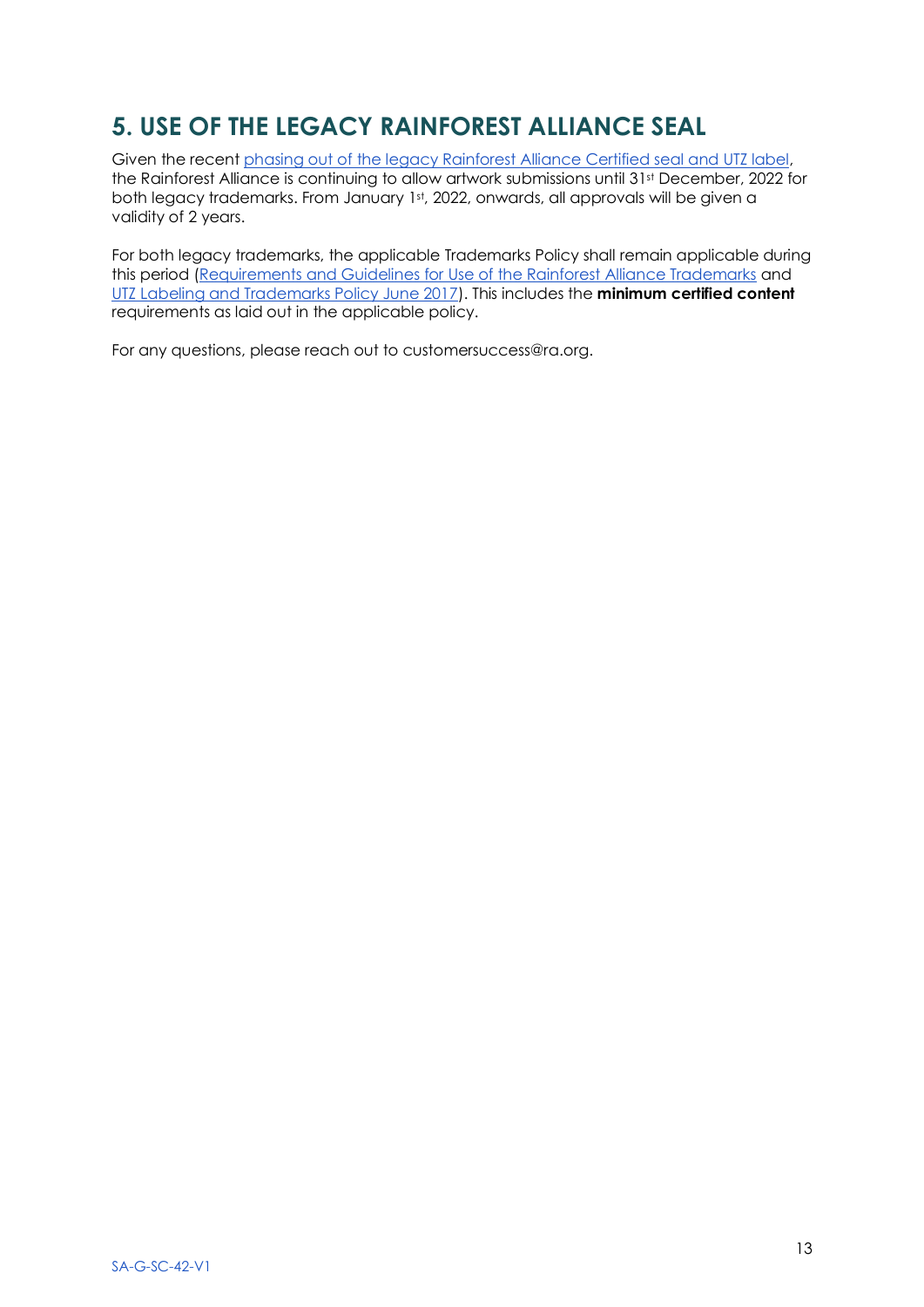# **6. APPROACH DURING TRANSITION PERIOD**

The traceability requirements described in the Rainforest Alliance 2020 Sustainable Agriculture Standard came into force on July 1st, 2021. This means that the requirements around on-site and online traceability must be complied with from that date onwards. As an example: Requirement 2.2.1 states that transactions are recorded at the *latest two weeks after the end of the quarter within which the shipment took place*. For a volume shipped on July 1st, the latest date for recording the transaction would therefore be October 15th.

<span id="page-13-0"></span>Requirements apply to volumes from the pre-merger UTZ, pre-merger Rainforest Alliance and the Rainforest Alliance 2020 Sustainable Agriculture Standard and to any of the traceability platforms that are currently in place.

# **OVERVIEW**

<span id="page-13-1"></span>For an overview of all the current platforms and their purposes for CHs of the Rainforest Alliance 2020 Certification Program based on the Rainforest Alliance 2020 Sustainable Agriculture Standard, the 2015 UTZ Certification Program and the 2017 Rainforest Alliance Certification Program, please visit this [website.](https://www.rainforest-alliance.org/business/certification/how-to-use-our-certification-programs-online-portals/)

# **6.1 LIMITED ONLINE TRACEABILITY (HERBS, SPICES, ROOIBOS, NUTS AND SEEDS)**

For the herbs, spices, rooibos as well as nuts and seeds (except hazelnuts), requirements around online traceability (chapter 2.2 of the Standard) are not currently supported by MultiTrace. Therefore, the following applies:

- Traceability requirements as stipulated in chapter 2.1 (on-site) must be implemented by all farm and supply chain CHs
- Requirements of chapter 2.2 (online traceability) do not apply to CHs working with volumes that are certified against:
	- o 2017 Rainforest Alliance herbs and spices, herbal tea ingredients and rooibos
	- o 2017 and new Rainforest Alliance nuts and seeds
- For herbal tea and rooibos volumes certified under the UTZ program, traceability requirements must be complied with by following online traceability through the GIP platform.
- <span id="page-13-2"></span>• Once the Rainforest Alliance traceability platform is available, all volumes will have to be recorded in the platform (MultiTrace).

# **6.2 COMBINED ONLINE TRACEABILITY (COFFEE)**

In coffee, online traceability is currently done in several platforms, but will move into MultiTrace shortly. During the transition period:

- UTZ volumes will be in MultiTrace
- 2017 Rainforest Alliance volumes will be in Marketplace
- New Rainforest Alliance volumes will be in MultiTrace

Therefore, the following applies:

- Traceability requirements as stipulated in chapter 2.1 (on-site) must be implemented by all farm and supply chain CHs
- Requirements of chapter 2.2 (online traceability) apply to CHs working with volumes certified:
	- o 2017 Rainforest Alliance coffee in Marketplace
	- o UTZ coffee in MultiTrace
	- o New Rainforest Alliance coffee in MultiTrace